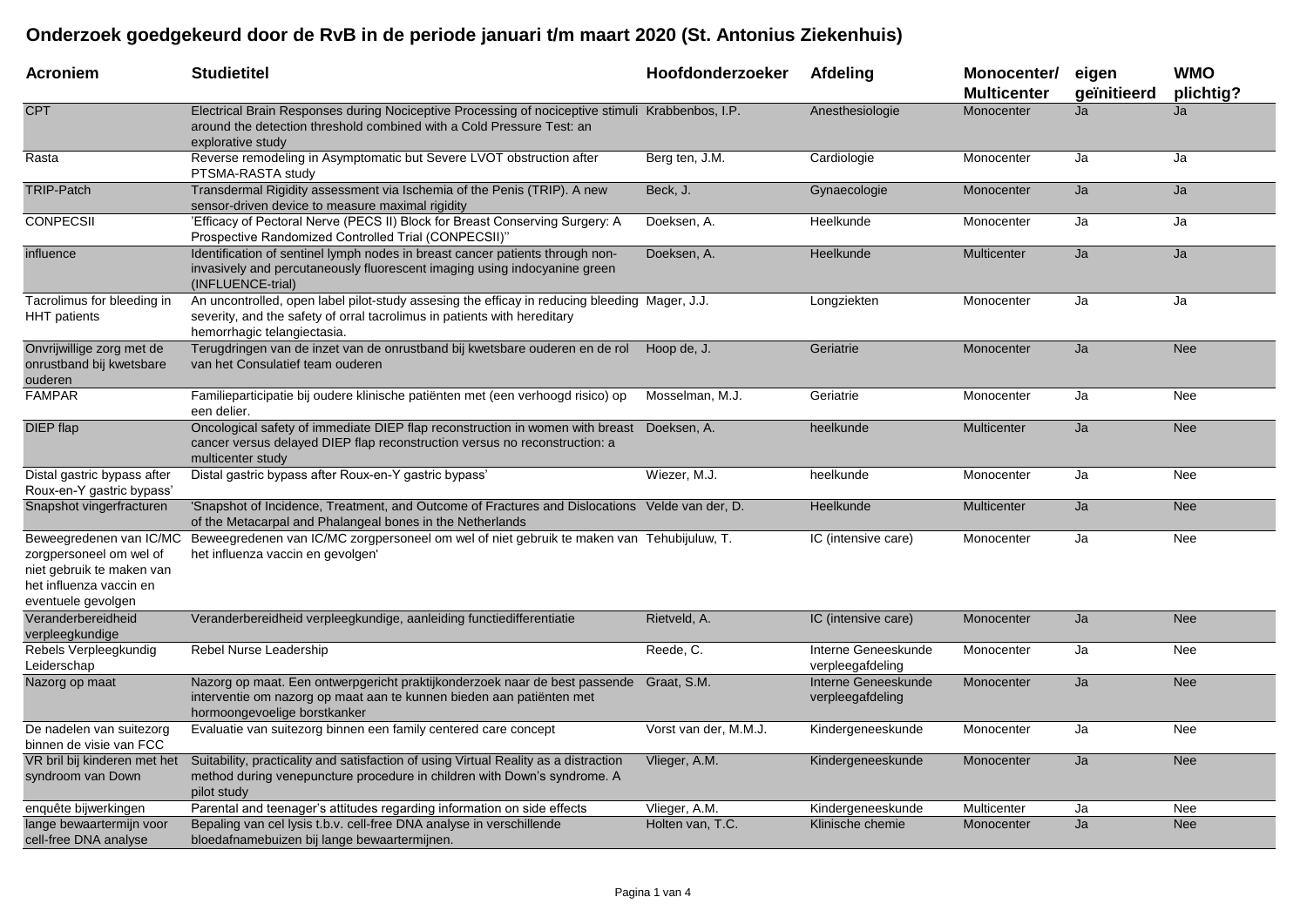| <b>Acroniem</b>                                                                                                                    | <b>Studietitel</b>                                                                                                                                                                                                                                                       | Hoofdonderzoeker      | <b>Afdeling</b>                       | Monocenter/<br><b>Multicenter</b> | eigen<br>geïnitieerd | <b>WMO</b><br>plichtig? |
|------------------------------------------------------------------------------------------------------------------------------------|--------------------------------------------------------------------------------------------------------------------------------------------------------------------------------------------------------------------------------------------------------------------------|-----------------------|---------------------------------------|-----------------------------------|----------------------|-------------------------|
| Pilot om de haalbaarheid<br>van een onderzoek naar het toetsen<br>medicijn palbociclib te<br>toetsen                               | Pilot om de haalbaarheid van een onderzoek naar het medicijn palbociclib te                                                                                                                                                                                              | Garde van de, E.M.W.  | Klinische farmacie                    | Multicenter                       | Ja                   | Nee                     |
| The need for combination<br>antibiotic therapy or<br>monotherapy in adult<br>patients with sepsis: a local<br>protocol evaluation  | The need for combination antibiotic therapy or monotherapy in adult patients<br>with sepsis: a local protocol evaluation                                                                                                                                                 | Garde van de. E.M.W.  | Klinische farmacie                    | Monocenter                        | Ja                   | <b>Nee</b>              |
| Loss of response op TNF-<br>alfa remmers                                                                                           | The identification of loss-of-response within one year after initiation of therapy<br>and the prevalence of risk factors for therapy failure in patients with<br>inflammatory bowel diseases on infliximab or adalimumab                                                 | Broek van den, M.P.H. | Klinische farmacie                    | Monocenter                        | Ja                   | Nee                     |
| niet medische interventies<br>om heropname van COPD-<br>patiënten te reduceren                                                     | onderzoek naar welke niet-medische interventies geïmplementeerd kunnen<br>worden om de klinische heropnames van patiënten met COPD te reduceren.                                                                                                                         | Trapman, L.           | Longziekten                           | Monocenter                        | Ja                   | <b>Nee</b>              |
| <b>TTCE</b>                                                                                                                        | Pulmonale arterioveneuze malformaties bij patiënten met de ziekte van Rendu- Mager, J.J.<br>Osler-Weber: 10-jaars follow-up middels transthoracale contrast<br>echocardiografie                                                                                          |                       | Longziekten                           | Monocenter                        | Ja                   | Nee                     |
| Palliatieve zorg ILD                                                                                                               | Palliatieve zorg bij de ILD patiënt: hoe doen we het nu?                                                                                                                                                                                                                 | Trapman, L.           | Longziekten                           | Monocenter                        | Ja                   | <b>Nee</b>              |
| <b>TIME</b>                                                                                                                        | Timing in premedication for upper endoscopy                                                                                                                                                                                                                              | Weusten, B.L.A.M.     | MDL (maag-, darm- en<br>leverziekten) | Multicenter                       | Ja                   | Nee                     |
| Vista                                                                                                                              | Validation of the Japanese Esophageal Society classification for prediction of<br>invasion depth of superficial esophageal squamous cell carcinoma in a Western<br>population                                                                                            | Weusten, B.L.A.M.     | MDL/interne geneeskunde Multicenter   |                                   | Ja                   | <b>Nee</b>              |
| De inzet van mantelzorgers<br>op de afdeling                                                                                       | De inzet van mantelzorgers op de afdeling B2 neurologie van het St. Antonius<br>Ziekenhuis                                                                                                                                                                               | Kamerbeek, A.M.       | Neurologie                            | Monocenter                        | Ja                   | Nee                     |
| <b>DISPERSE</b>                                                                                                                    | DIStributed learning for the Prediction of Rehabilitation after Stroke                                                                                                                                                                                                   | Hilkens, P.H.E.       | Neurologie                            | Monocenter                        | Ja                   | <b>Nee</b>              |
| Content validiteit DENWIS                                                                                                          | The content validity of the Dutch-Early-Nurse-Worry-Indicator-Score (DENWIS). Reimelink, C.I.                                                                                                                                                                            |                       | Orthopedie                            | Multicenter                       | Ja                   | Nee                     |
| muziek tijdens cystoscopie<br>de ervaren angst van de<br>patiënt in de follow-up fase<br>van niet-spierinvasief<br>blaascarcinoom? | Reduceert het luisteren naar Reduceert het luisteren naar muziek tijdens cystoscopie de ervaren angst van<br>de patiënt in de follow-up fase van niet-spierinvasief blaascarcinoom?                                                                                      | Beck, J.              | Urologie                              | Monocenter                        | Ja                   | <b>Nee</b>              |
| Advise II CRT                                                                                                                      | Advanced Image Supported Left Ventricular Lead Placement in Cardiac<br>Resynchronization Therapy II                                                                                                                                                                      | Dijk van, V.F.        | cardiologie                           | Multicenter                       | Nee                  | Ja                      |
| <b>INSTANT</b>                                                                                                                     | A prospective, randomized, multicenter study of flecainide acetate oral<br>inhalation solution in single and repeat dose regimens for acute conversion to<br>sinus rhythm (SR) in subjects with recent onset of symptomatic paroxysmal<br>atrial fibrillation (AF)       | Dijk van, V.F.        | Cardiologie                           | <b>Multicenter</b>                | <b>Nee</b>           | Ja                      |
| $EV-ICD$                                                                                                                           | ExtraVascular Implantable Cardioverter Defibrillator (EV ICD) Pivotal Study                                                                                                                                                                                              | Boersma, L.V.A.       | Cardiologie                           | Multicenter                       | Nee                  | Ja                      |
| PULSED-AF                                                                                                                          | Pulsed Field Ablation to Irreversibly Electroporate Tissue and Treat AF<br>(PULSED AF)                                                                                                                                                                                   | Boersma, L.V.A.       | Cardiologie                           | Multicenter                       | Nee                  | Ja                      |
| <b>ABC</b>                                                                                                                         | Pragmatic randomized controlled multi-center trial comparing the effectiveness<br>of antibacterial therapeutic clothing based on silver or chitosan as compared<br>with non-antibacterial therapeutic clothing in patients with moderate to severe<br>atopic dermatitis' | Tupker, R.A.          | Dermatologie                          | Multicenter                       | Nee                  | Ja                      |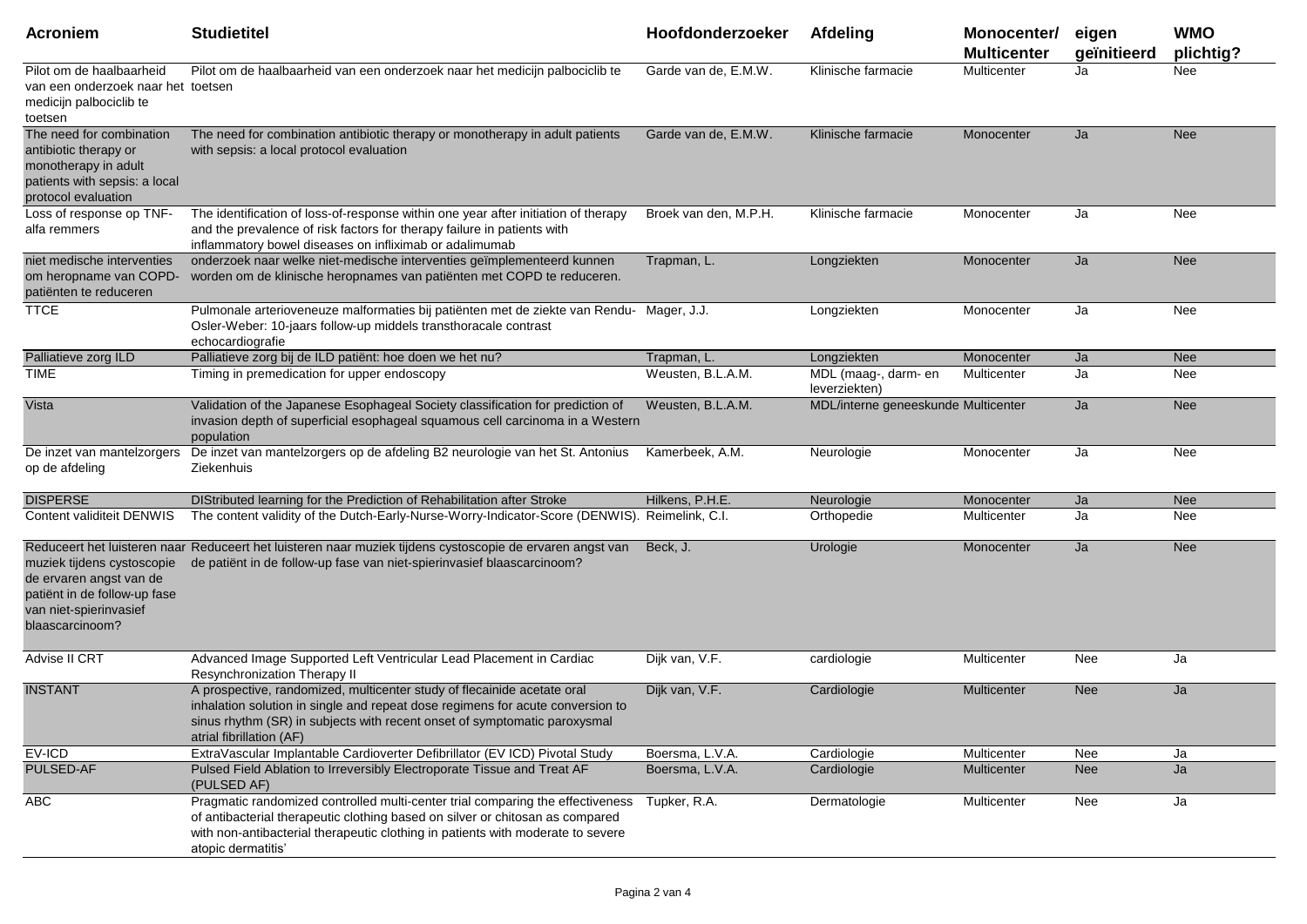| <b>Acroniem</b>                    | <b>Studietitel</b>                                                                                                                                                                                                                                                                                                                                                               | Hoofdonderzoeker  | Afdeling                             | Monocenter/<br><b>Multicenter</b> | eigen<br>geïnitieerd | <b>WMO</b><br>plichtig? |
|------------------------------------|----------------------------------------------------------------------------------------------------------------------------------------------------------------------------------------------------------------------------------------------------------------------------------------------------------------------------------------------------------------------------------|-------------------|--------------------------------------|-----------------------------------|----------------------|-------------------------|
| Botox bij<br>bekkenbodemhypertonie | The efficacy of botulinum toxin A injection in pelvic floor muscles in chronic<br>pelvic pain patients: a doubleblinded randomised controlled trial                                                                                                                                                                                                                              | Klerkx, W.M.      | Gynaecologie                         | Multicenter                       | <b>Nee</b>           | Ja                      |
| MIRA 2                             | A randomised controlled trial comparing endometrial ablation plus<br>levonorgestrel releasing intrauterine system versus endometrial ablation alone<br>in women with heavy menstrual bleeding (MIRA 2 trial).                                                                                                                                                                    | Klerkx, W.M.      | Gynaecologie                         | Multicenter                       | Nee                  | Ja                      |
| <b>DECO</b> trial                  | (Cost)-effectiveness of lower extremity nerve decompression surgery in diabetic Mink van der Molen, A.B.<br>subjects: the DeCompression (DECO) trial                                                                                                                                                                                                                             |                   | Heelkunde                            | <b>Multicenter</b>                | <b>Nee</b>           | Ja                      |
| <b>OSCAR</b>                       | The prognostic and predictive value of Organoids from vena porta-derived<br>Single CTCs in patients with primary ColorectAI canceR for development of liver<br>metastases a feasibility study                                                                                                                                                                                    | Santvoort, H.C.   | Heelkunde                            | Multicenter                       | Nee                  | Ja                      |
| <b>EFFECT</b>                      | Effectiveness of total extraperitoneal hernia correction for clinically occult<br>inguinal hernia: a multicenter randomized controlled trial                                                                                                                                                                                                                                     | Stuijvenberg, M.  | Heelkunde                            | Multicenter                       | Nee                  | Ja                      |
| <b>CRC-PIPAC II</b>                | Bidirectional treatment consisting of repetitive laparoscopie electrostatis<br>pressurized intraperitoneal aerosol chemotherapy with oxaliplatin (ePIPAC-OX)<br>and systematic intravenous chemotherapy for isolated unresectable colorectal<br>peritoneal metastases: feasibility, safety, tolerability and preliminary efficacy                                                | Boerma, D.        | Heelkunde                            | Multicenter                       | Nee                  | Ja                      |
| <b>DRAIHA</b>                      | The DRAIHA study: Data Registry of AutoImmune Hemolytic Anemia, to<br>improve diagnostic testing for the development of personalized treatment<br>protocols in AIHA patients                                                                                                                                                                                                     | Koene, H.R.       | Interne geneeskunde                  | Multicenter                       | <b>Nee</b>           | Ja                      |
| HOVON 153 NHL/DSHNHL<br>2015-1     | Improvement of Outcome in Elderly Patients or Patients not eligible for high-<br>dose chemotherapy with Aggressive Non-Hodgkin Lymphoma in first Relapse<br>or Progression by adding Nivolumab to Gemcitabine, Oxaliplatin plus Rituximab<br>in case of B-cell lymphoma (NIVEAU)                                                                                                 | Koene, H.R.       | Interne geneeskunde                  | Multicenter                       | Nee                  | Ja                      |
| HOVON 155 AML                      | A randomized phase II multicenter study to assess the tolerability and efficacy<br>of the addition of midostaurin to<br>10-day decitabine in UNFIT (i.e. HCT-CI ≥ 3) adult AML and high risk<br>myelodysplasia (MDS) (IPSS-R $>$ 4.5)<br>patients. A study in the frame of the masterprotocol of parallel randomized<br>phase II studies in UNFIT-AML/high-risk<br>MDS patients. | Söhne, M.         | Interne geneeskunde                  | Multicenter                       | <b>Nee</b>           | Ja                      |
| <b>APPROACH</b>                    | Antibiotic prophylaxis for children with recurrent respiratory infections: towards<br>evidence-based guidelines                                                                                                                                                                                                                                                                  | Heidema, J.       | Kindergeneeskunde                    | Multicenter                       | Nee                  | Ja                      |
| <b>SAIPAN</b>                      | Effectiveness of Somatostatin Analogues in Patients with hereditary<br>hemorrhagic telangiectasia and symptomatic gastrointestinal bleeding, the<br>SAIPAN-trial: a multicenter, randomized, open-label, parallel-group, superiority<br>trial                                                                                                                                    | Mager, J.J.       | Longziekten                          | <b>Multicenter</b>                | <b>Nee</b>           | Ja                      |
| CARMEN-LC03                        | Randomized, Open Label Phase 3 study of SAR408701 versus Docetaxel in<br>Previously Treated metastatic Non-Squamous Non-Small Cell Lung Cancer<br>patients with CEACAMS positive tumors                                                                                                                                                                                          | Kastelijn, E.A.   | Longziekten                          | Multicenter                       | Nee                  | Ja                      |
| <b>VLE CAD</b>                     | Feasibility of Computer guided Volumetric Laser Endomicroscopy (VLE)<br>Targetes Biopsies for Improved Detection of Early Barret's Neoplasia                                                                                                                                                                                                                                     | Weusten, B.L.A.M. | MDL (maag-, darm- en lev Multicenter |                                   | <b>Nee</b>           | Ja                      |
| CAST                               | How should we treat a patient with a distal radius fracture after closed<br>reduction? A cluster RCT                                                                                                                                                                                                                                                                             | Velde van der, D. | Orthopedie                           | Multicenter                       | Nee                  | Ja                      |
| <b>UPC</b>                         | The 'Utrecht Prostate Cohort for cancer treatment intervention studies and long Melick, H.H.E.<br>term evaluation (UPC)' study                                                                                                                                                                                                                                                   |                   | Urologie                             | Multicenter                       | Nee                  | Ja                      |
| DUTCH-AF                           | Prospective evaluation of dosing and adherence to anticoaggulant treatment<br>and the risk for cardiovascular complications and bleeding in atrial fibrillation                                                                                                                                                                                                                  | Boersma, L.V.A.   | Cardiologie                          | Multicenter                       | Nee                  | Nee                     |
| Cangrelor registry                 | Dutch Cangrelor registry                                                                                                                                                                                                                                                                                                                                                         | Berg ten, J.M.    | Cardiologie                          | Multicenter                       | Nee                  | Nee                     |